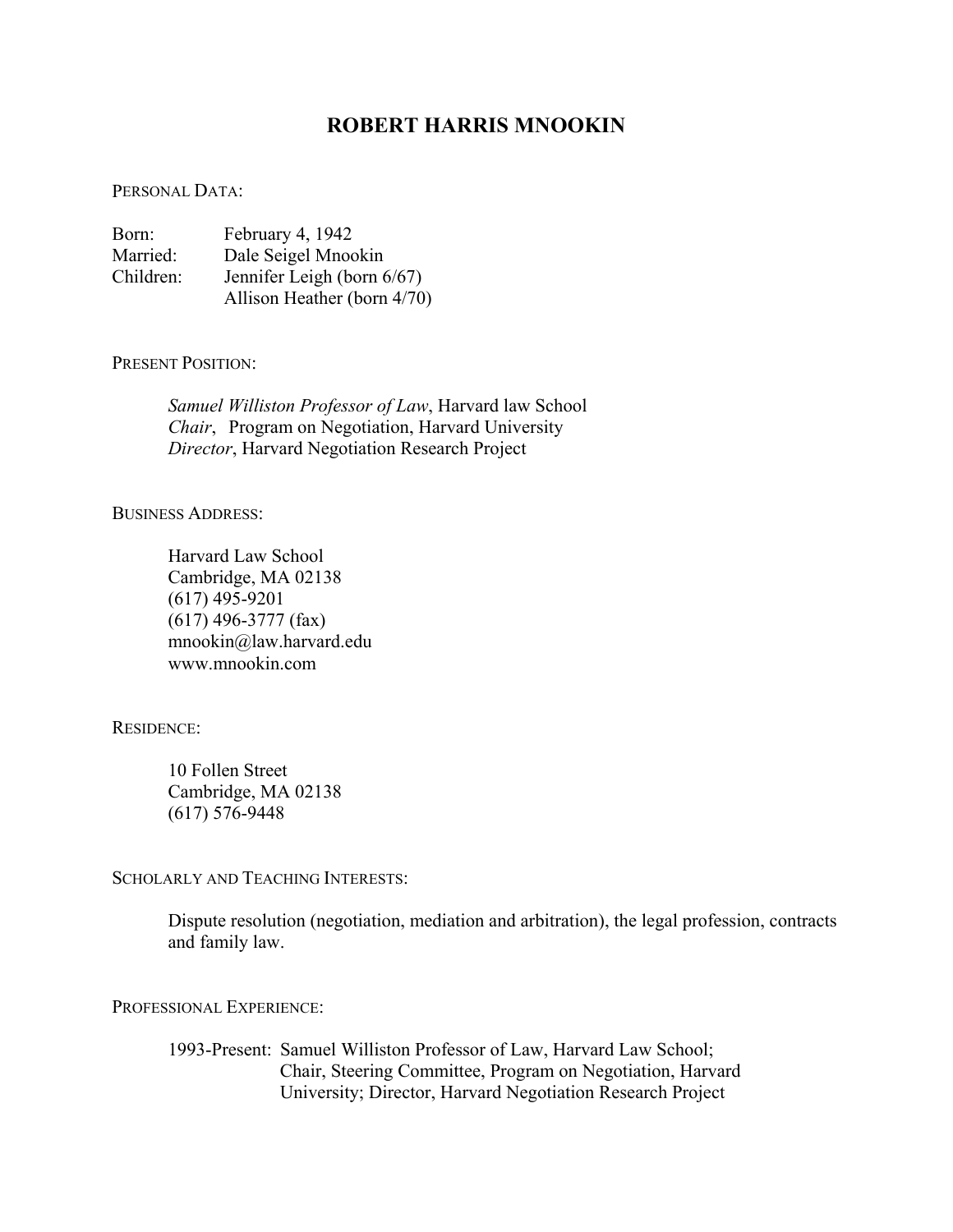February 15, 2017

| 2006-2007: | Fellow, Center for Advanced Study in the Behavioral Sciences, Stanford,<br>California                                                                                                                                                                 |
|------------|-------------------------------------------------------------------------------------------------------------------------------------------------------------------------------------------------------------------------------------------------------|
| 2006:      | Franquai International Chair, Catholic University of Leuven,<br>Belgium                                                                                                                                                                               |
| 2000:      | University of Virginia School of Law, John M. Olin visiting Professor                                                                                                                                                                                 |
| 1998:      | Visiting Professor of Law, Columbia Law School                                                                                                                                                                                                        |
| 1989-1993: | Adelbert H. Sweet Professor of Law, Stanford Law School                                                                                                                                                                                               |
| 1988-1993: | Director, Stanford Center on Conflict and Negotiation, Stanford<br>University                                                                                                                                                                         |
| 1990-91:   | Visiting Professor of Law, Harvard Law School                                                                                                                                                                                                         |
| 1986-97:   | Arbitrator, IBM Corp. v. Fujitsu, Ltd.                                                                                                                                                                                                                |
| 1981-89:   | Professor of Law, Stanford Law School                                                                                                                                                                                                                 |
| 1981-82:   | Fellow, Center for Advanced Study in the Behavioral Sciences,<br>Stanford, California                                                                                                                                                                 |
| 1980-81:   | Visiting Professor of Law, Stanford Law School                                                                                                                                                                                                        |
| 1975-81:   | Professor of Law, Boalt Law School, University of California,<br>Berkeley                                                                                                                                                                             |
| 1978:      | Visiting Fellow, Centre for Socio-Legal Studies, Wolfson College, Oxford<br>University                                                                                                                                                                |
| 1972-74:   | Director, Childhood and Government Project Earl Warren Legal<br>Institute University of California, Berkeley (Responsible for multi-<br>disciplinary, foundation-supported research project dealing with<br>government policies that affect children) |
| 1972-74:   | Acting Professor of Law, Boalt Law School, University of California,<br>Berkeley                                                                                                                                                                      |
| 1970-72:   | Associate Attorney, Howard, Rice, Nemerovski, Canady, Robertson<br>& Falk San Francisco, California Of Counsel, 1972-1985                                                                                                                             |
| 1969-70:   | Law Clerk to Justice John M. Harlan Supreme Court of the United States                                                                                                                                                                                |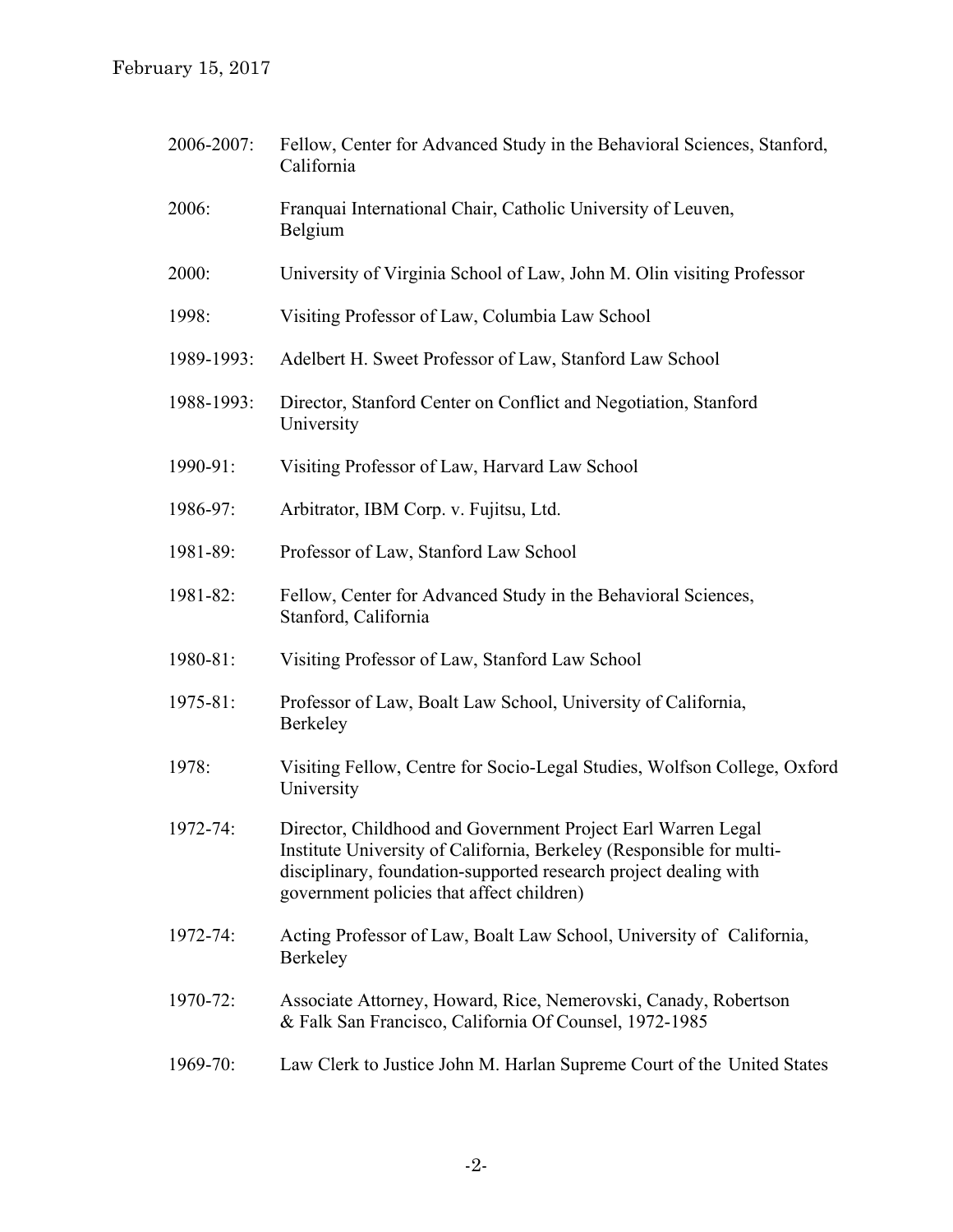1968-69: Law Clerk to Judge Carl McGowan United States Court of Appeals for the District of Columbia Circuit

# HONORS AND AWARDS:

|            | 1995-present: Fellow, American Academy of Arts and Sciences                                                                                                                                                                      |
|------------|----------------------------------------------------------------------------------------------------------------------------------------------------------------------------------------------------------------------------------|
| 2006-2007: | Fellow, Center of Advanced Study in the Behavioral Sciences, Stanford,<br>California                                                                                                                                             |
| 2006:      | Francqui International Chair, Francqui Foundation, Leuven Belgium                                                                                                                                                                |
| 2000:      | Center for Public Resources, Inc.; CPR Awards for Excellence in<br>Alternative Dispute Resolution 2000 Book Prize: Beyond Winning:<br>Negotiating to Create Value in Deals and Disputes                                          |
| 1995:      | Center for Public Resources, Inc.; Award for Excellence and Innovation in<br>Alternative Dispute Resolution: Book Prize, Barriers to Conflict<br>Resolution.                                                                     |
| 1993:      | Center for Public Resources, Inc.; Award for Excellence and Innovation in<br>Alternative Dispute Resolution: First Prize for Professional Article, "Why<br>Negotiations Fail: An Exploration of Barriers to Conflict Resolution" |
| 1993:      | American Sociological Association; William J. Goode Book Award for<br>the most outstanding book length contribution of the year to family<br>scholarship, Dividing the Child                                                     |
| 1987:      | Endowed Professorship, Adelbert H. Sweet Professor of Law (first)<br>recipient)                                                                                                                                                  |
| 1986:      | National Center for Youth Law and Youth Law Center; Award for<br>Outstanding Leadership in the Protection of Children's Rights                                                                                                   |
| 1983:      | American Psychological Association Division of Child, Youth and Family<br>Services; Award for Distinguished Contributions to Child Advocacy, (first<br>recipient)                                                                |
| 1981-82:   | Fellow, Center of Advanced Study in the Behavioral Sciences, Stanford,<br>California                                                                                                                                             |
| 1964-65:   | Fulbright Scholar, Econometric Institute, Netherlands, School of<br>Economics, Rotterdam, Holland                                                                                                                                |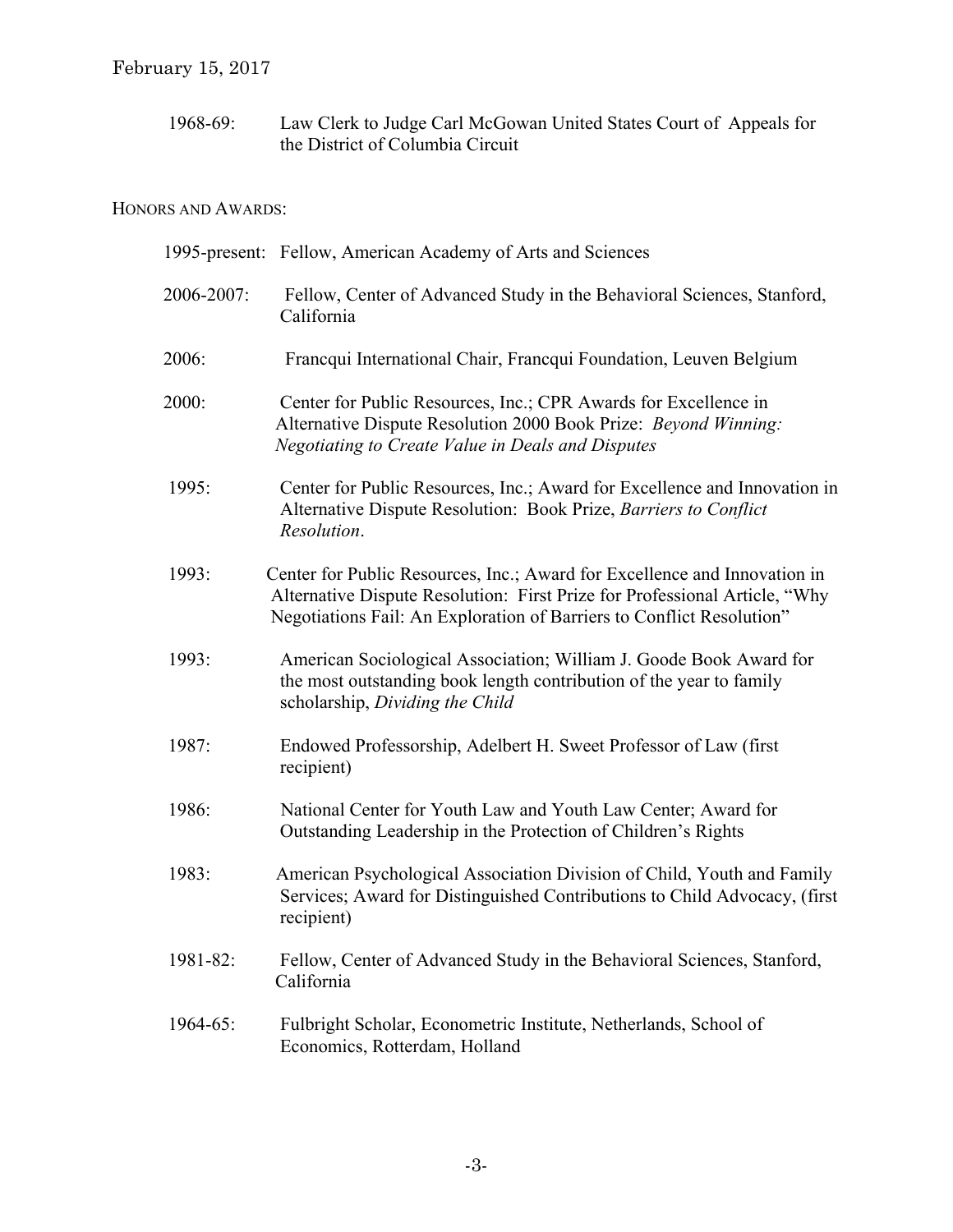## February 15, 2017

## EDUCATION:

*Harvard Law School*, LL.B., Magna Cum Laude (1968). Associate Editor, Harvard Law Review; Joint Student Faculty Committee; Lincoln's Inn Society; Prize for best brief in Spring Round first year Ames Moot Court Competition (with S. Marcuss).

*Econometric Institute*, Netherlands, School of Economics, Rotterdam, Holland (1964-65). Fulbright Scholar.

*Harvard College*, A.B., Magna Cum Laude – Economics (1964). Hasty Pudding Institute of 1770. Honors: National Science Foundation Graduate Fellowship (refused); Leverett House Senior Common Room Award.

 Pembroke County Day School Kansas City, Missouri (1955-60).

MEMBERSHIPS, PROFESSIONAL AND CIVIC ACTIVITIES:

Admitted to California Bar and District of Columbia Bar.

 Member of California Bar Association, American Bar Association, American Law Institute.

Fellow, American Academy of Arts and Sciences.

International Advisory Board, Israel Democratic Institute (2010-present).

 Member, Board of Directors, National Panel CPR: International Institute for Conflict Prevention & Resolution (2010-present).

Member, Board of Trustees, Harvard Hillel (2011 - present)

Member, Board of Directors, Program for Young Negotiators (1995-2005).

Member, Board of Directors, Consensus Building Institute (1994-2008).

Member, Board of Directors, New Israel Fund (1993-2004); Secretary (1999); Treasurer  $(2000).$ 

Executive Board, Stanford Hillel Foundation, Palo Alto, California (1986); President (1989).

National Academy of Sciences, National Research Council, Panel on Adolescent Pregnancy and Childbearing (1984-89).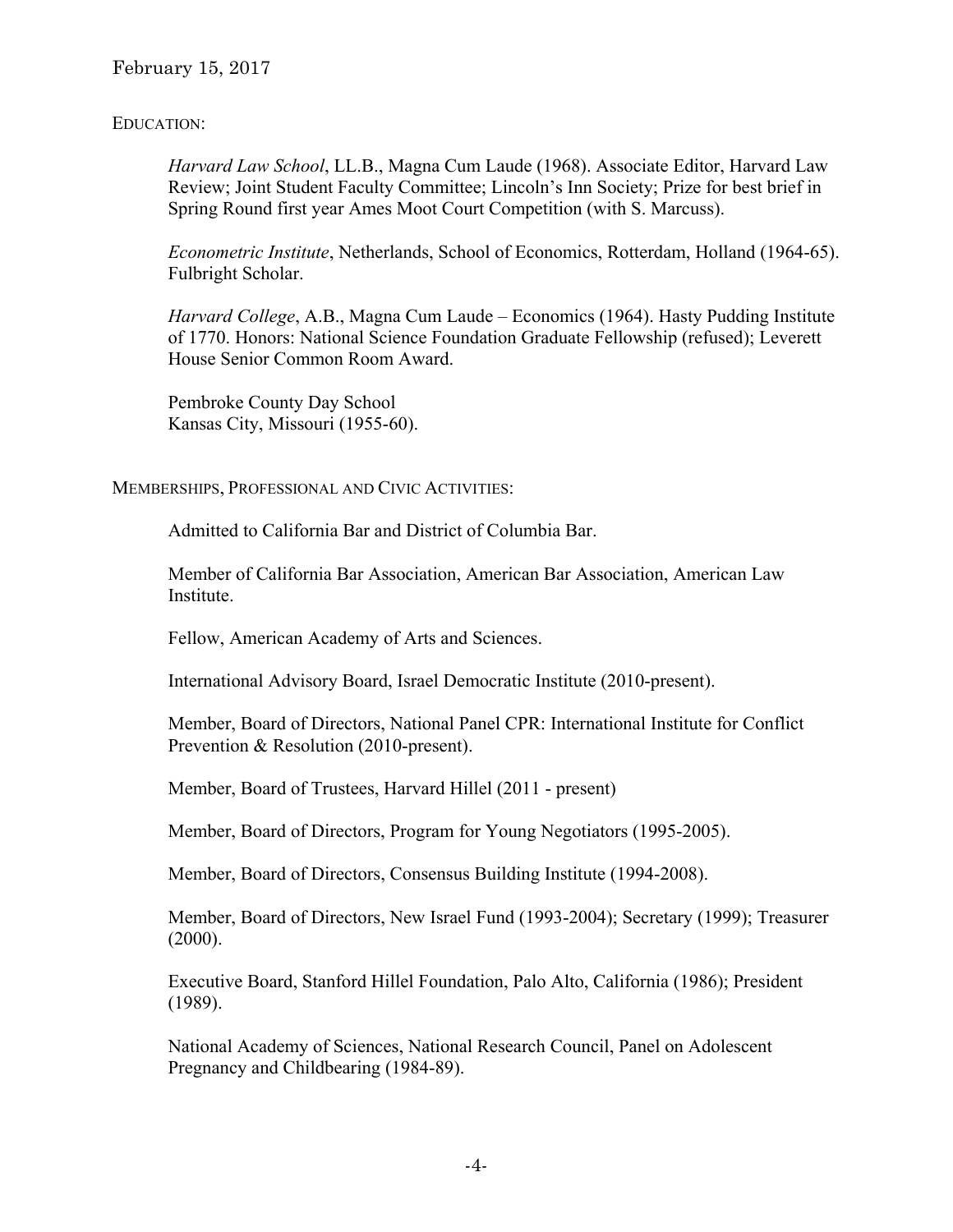February 15, 2017

Chair, Jewish Community Federation, Stanford University (1984-86).

Executive Council, The International Society of Family Law (1981-85).

National Academy of Sciences, Committee on Child Development Research and Public Policy (1979-84).

Family Impact Seminar, George Washington University (1976-82).

Board of Trustees, Head-Royce School (1979-80).

Board of Trustees, Berkeley Public Library (1972-80); Vice-chairman (1976-78); Chairman (1974-76).

Harvard Overseer's Committee to Visit the Law School (1972-78).

## PUBLICATIONS:

## **Books:**

*Bargaining with the Devil: When to Negotiate, When to Fight*, Simon & Schuster, New York, (2010).

 *Barriers to Conflict Resolution* (with K. Arrow, et al. eds.) W. W. Norton & Company, New York (1995) reprinted by PON Books (2004).

 *Beyond Winning: Negotiating To Create Value in Deals and Disputes* (with S. Peppet and A. Tulumello) Harvard University Press (2000).

*Negotiating on Behalf of Others: Advice to Lawyers, Business Executives, Sports Agents, Diplomats, Politicians and Everybody Else* (with L. Susskind and P. Foster, eds.) Sage Publications, Inc., Thousand Oaks, CA (1999).

 *In the Interest of Children: Advocacy, Law Reform & Public Policy*, W.H. Freeman & Co., New York (1985). Paperback edition issued by PON Books, Cambridge, Mass., (1996).

*Dividing The Child: Social and Legal Dilemmas of Custody*, (with E. Maccoby), Harvard University Press, (1992).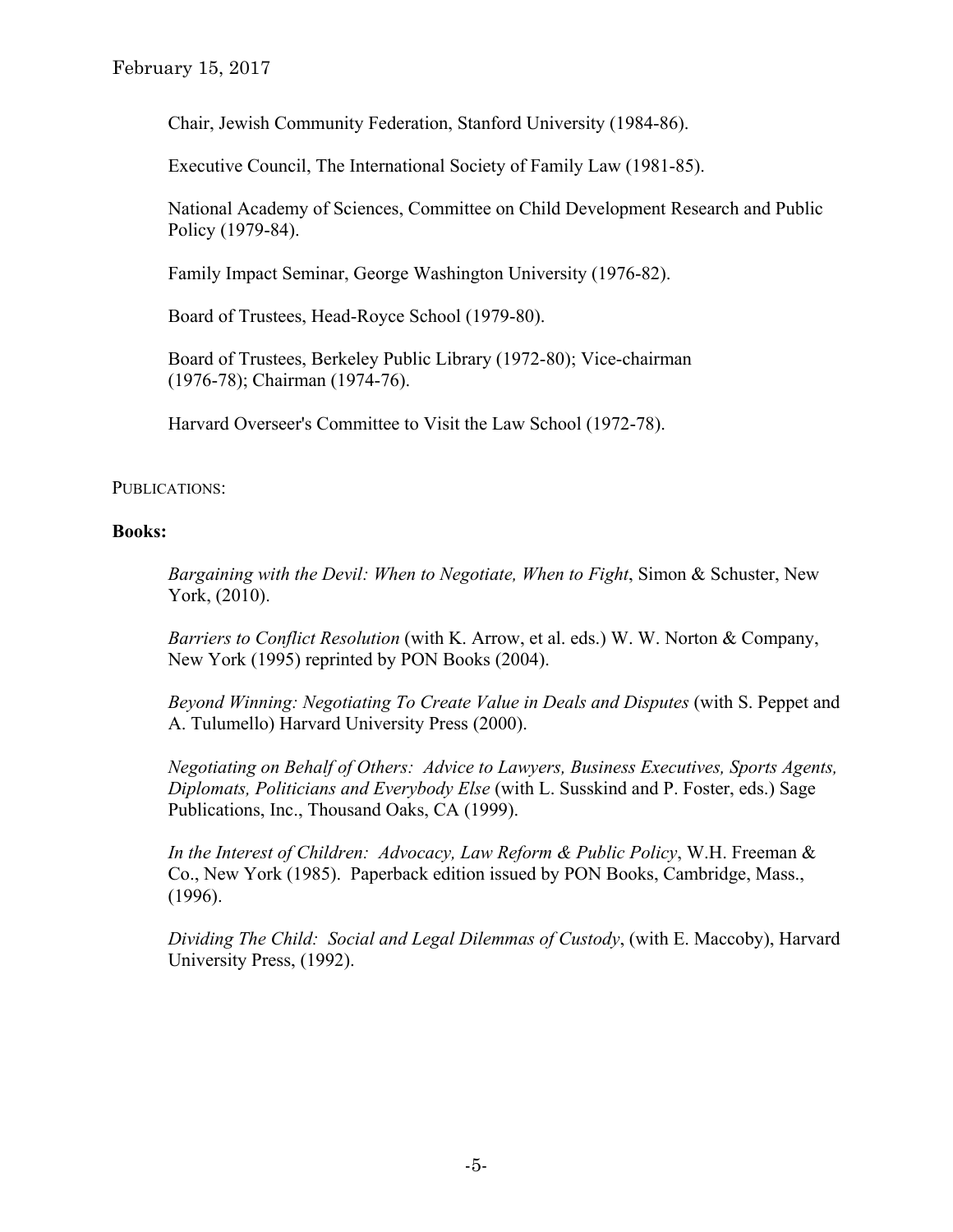*Child, Family, and State: Problems and Materials on Children and the Law* 

 $(6<sup>th</sup>$  ed.) Aspen, New York (2009) (with K. Weisberg).  $(5<sup>th</sup>$  ed.) Aspen, Gaithersberg (2005) (with K. Weisberg).  $(4<sup>th</sup>$  ed.) Aspen, Gaithersberg (2000) (with K. Weisberg).  $(3<sup>rd</sup>$  ed.) Little, Brown & Co., Boston (1995) (with K. Weisberg).  $(2<sup>nd</sup>$  ed.) Little, Brown & Co., Boston (2005) (with K. Weisberg). Little, Brown & Co., Boston (1978).

## **Selected Publications -- Dispute Resolution/Economics:**

"To heal divisions among the Jewish people, divide the land," (with Gilead Sher) Op Ed for JEWISH TELEGRAPHIC AGENCY., (August 2016).

"Is Unilateralism Always Bad? Negotiation Lessons from Israel's "Unilateral" Gaza Withdrawal," NEGOTIATION JOURNAL, Volume 30, Number 2, (April 2014) (with Ehud Eiran and Shula Gilad).

"Rethinking the Tension Between Peace and Justice: The International Criminal Prosecutor as Diplomat," HARVARD NEGOTIATION LAW REVIEW, Volume 18, (April 2014).

"Introduction: A Purposeful Life Well Lived," NEGOTIATION JOURNAL, Volume 29, (March 2013).

"Tribute to Roger Fisher," HARV. L. REV., Volume 126, Number 4 (February 2013).

"Belgium's Loveless Marriage," WALL STREET JOURNAL, (January 6, 2012).

"Israel Deals with the Devil," WALL STREET JOURNAL, October 17, 2011

"Persistent Nonviolent Conflict with No Reconciliation: The Flemish and Walloons in Belgium," (with A. Verbeke) DUKE UNIVERSITY JOURNAL OF LAW AND CONTEMPORARY PROBLEMS, Volume 72, Issue 2(Spring 2009).

"Ethnic Conflicts: Flemings and Walloons, Palestinians and Israelis," DAEDALUS, Volume 136, Number 1 (2007).

 "La théorie de la négociation Utile pour la Belgique," in BYE-BYE BELGIUM pp.589-616 (Philippe Dutilleul ed) (2006) (with Alain Verbeke).

"When Not to Negotiate," in THE NEGOTIATORS FIELDBOOK (A. Schneider and C. Honeyman, eds) (2006) (with Gabriella Blum).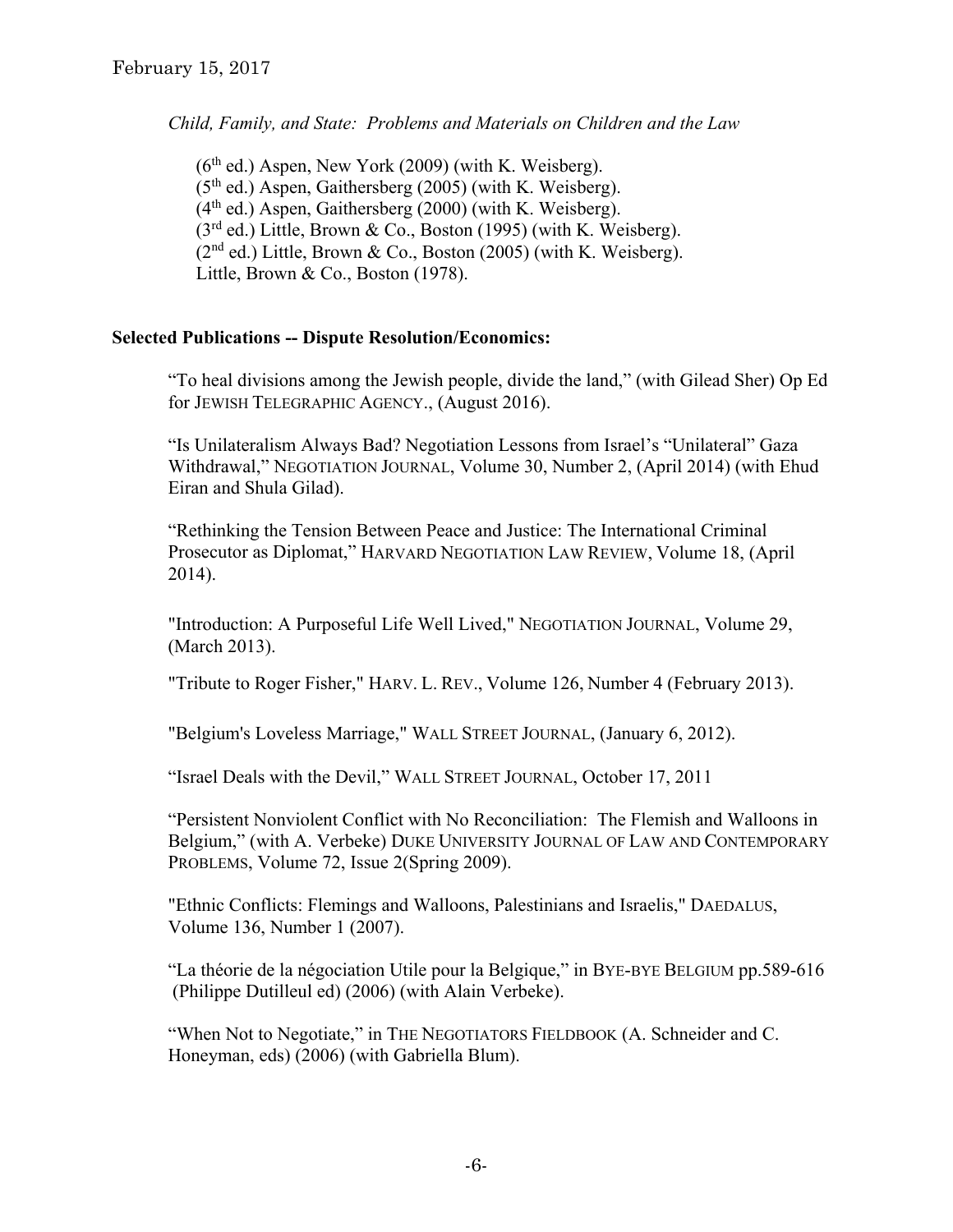"Barriers to Progress at the Negotiation Table: Internal Conflicts Among Israelis and Among Palestinians," (with E. Eiran and S. Mitter) NEVADA LAW JOURNAL, Volume 6, Issue 2(2005/2006).

"Discord 'Behind the Table': The Internal Conflict Among Israeli Jews Concerning the Future of Settlements in the West Bank and Gaza," (with Ehud Eiran) JOURNAL OF DISPUTE RESOLUTION, Winter (2005/2006).

"Foreword," (with F. Sander) HARVARD NEGOTIATION LAW REVIEW, Vol. 10 (2005).

"What We Have Learned About Teaching Multiparty Negotiation," (with Larry Susskind, Lukasz Rozdeiczer, and Boyd Fuller), NEGOTIATION JOURNAL, Volume 21, Number 3 (July 2005).

"The Internal Israeli Conflict: The Past, Present and Future of the Jewish West Bank/Gaza Settlements," (Special Ed.) NEGOTIATION JOURNAL, Volume 21, Number 2, April (2005).

"When Not Negotiate: A Negotiation Imperialist Reflects on Appropriate Limits," 20 UNIVERSITY OF COLORADO LAW REVIEW 101 (2003).

"Retablir le dialogue social au sein del lOrchestre symphonique de San Francisco," PERSONNEL MENSUEL No. 438 (Mars-Avril 2003).

"Strategic Barriers to Dispute Resolution: A Comparison of Bilateral and Multilateral Negotiations," 159 JOURNAL OF INSTITUTIONAL THEORETICAL ECONOMICS No.1 (March 2003); 8 HARVARD NEGOTIATION LAW REVIEW 1 (2003).

"Afghanistan: Negotiating in the Face of Terrorism," CONFLICT RESOLUTION INTERNATIONAL QUARTERLY, Volume 19, Number 4 (2002).

 "A Model of Efficient Discovery," (with R. Wilson) 25 GAMES AND ECONOMIC BEHAVIOR (1998).

 "Alternative Dispute Resolution," contribution to THE NEW PALGRAVE DICTIONARY OF ECONOMICS AND THE LAW (P. Newman, ed.) Grove Dictionaries, Inc., New York (1998).

 "Commentary: Negotiation, Settlement, and the Contingent Fee," 47 DEPAUL L. REV. No. 2 (Winter 1998).

 "Lessons of the IBM-Fujitsu Arbitration: How Disputants Can Work Together to Solve Deeper Conflicts" (with J. Greenberg) 4 DISPUTE RESOLUTION MAGAZINE No. 3 (Spring 1998).

"Turning Litigation into an Opportunity," (with D. Tulumello) Op Ed in HARVARD LAW RECORD., (November 1997).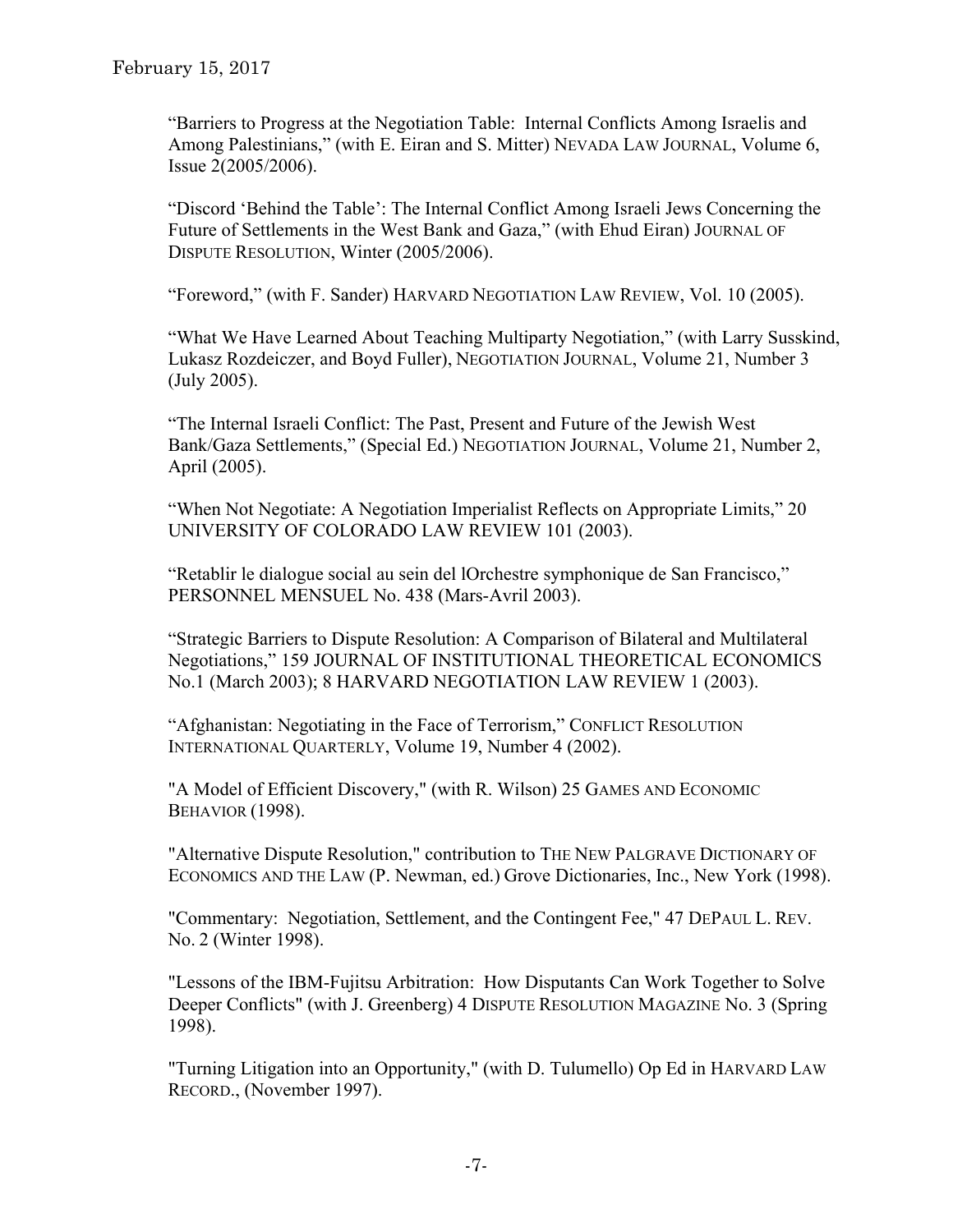"Does Disputing Through Agents Enhance Cooperation? Experimental Evidence" (with R. Croson) 26 J. LEGAL STUD. No. 2 (June 1997).

 "The Tension Between Empathy and Assertiveness" (with S. Peppet and A. Tulumello) 12 NEG'N J. 217 (July 1996).

"Foreward" (with F. Sander) 1 HARV. NEG'N L. REV. 1 (Spring 1996).

 "Scaling the Stonewall: Retaining Lawyers to Bolster Credibility" (with D. Croson) 1 HARV. NEG'N L. REV. 65 (Spring 1996).

 "Cooperation and Competition in Litigation: Can Lawyers Dampen Conflict?," (with R. Gilson), chapter in BARRIERS, (k. Arrow et al, Eds.), W. W. Norton & Company, Inc. New York, (June 1995).

ANTITRUST: GILBERT LAW SUMMARY, (with T. Jorde and M. Lemley)  $(9<sup>th</sup>$  ed.) (1995).

 "Foreword: Business Lawyers and Value Creation for Clients," (with R.Gilson) 74 OR. L. REV. 1 No. 1 (Spring 1995).

 "Disputing Through Agents: Cooperation Between Lawyers in Litigation" (with R. Gilson), 94 COLUM L. REV. 509 No. 2 (March 1994).

 "Why Negotiations Fail: An Exploration of Barriers to the Resolution of Conflict," 8 OHIO ST. J. ON DISP. RESOL. 235 No. 2 (1993).

 "Water Reform Beyond the Drought," (with T. Melling) Op Ed in the S.F. CHRON. A20 (March 13, 1993).

 "Creating Value Through Process Design: The IBM - Fujitsu Arbitration," ARB. J. (September 1992).

"Saddam's Folly: Playing Chicken With George Bush," (with R. Birke), 8 NEG'N J. 41 No. 1 (January 1992).

Commentary for Centennial Issue, "The Most Cited Articles from THE YALE LAW JOURNAL," (Fred Shapiro, Ed.), 100 YALE L.J. 1494 (1991).

"The Implicit Contract for Law Firm Associates: *Ex Post* Opportunism and *Ex Ante* Bonding," (with R. Gilson), in THE FIRM AS A NEXUS OF TREATIES (O. Williamson, B. Gustafsson and M. Aoki, eds.) Sage Publications, London (1990).

"Beyond Litigation," 23 STAN. LAW. 3 No. 2 (1989).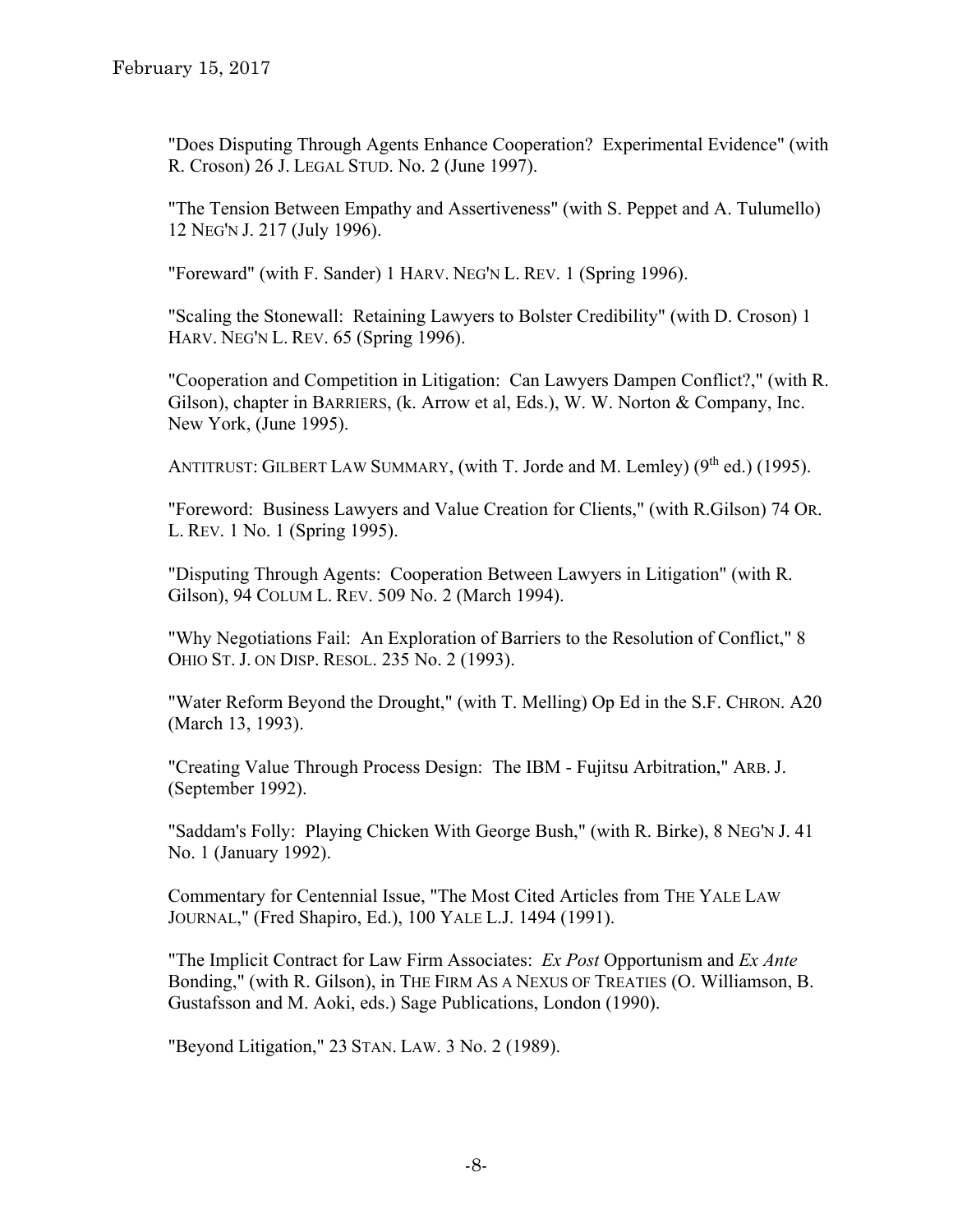"Rational Bargaining and Market Efficiency: Understanding Pennzoil v. Texaco," (with R. Wilson) 75 U. VA. L. REV. No. 2 (March 1989).

 "Coming of Age in a Corporate Law Firm: The Economics of Associate Career Patterns," (with R. Gilson), 41 STAN. L. REV. 567 No. 3 (February 1989).

"The Mystery of the Texaco Case," WALL ST. J., (November 27, 1987).

 "Sharing Among the Human Capitalists: An Economic Inquiry Into the Corporate Law Firm and How Partners Split Profits," (with R. Gilson) 37 STAN. L. REV. 313 (1985).

 "Dividing the Pie: An Economic Inquiry into Law Firm Profit Sharing," (with R. Gilson) 19 STAN. LAW. 4 No. 1 (Fall 1984).

 "Spreading the Word About Spreadsheet Software," (with William J. Kelley III), 4 CAL. Lawyer 5 No. 4 (June 1984).

ANTITRUST: GILBERT LAW SUMMARY, (with T. Jorde)  $(8<sup>th</sup>$  ed.) (1983-84).

 "Winners and Losers in the Manville Bankruptcy," (with J. Bulow and T. Jackson) Op Ed in WALL ST. J., (November 1982).

 Bargaining in the Shadow of the Law: A Testable Model of Strategic Behavior," (with R. Cooter and S. Marks) 11 J. LEGAL STUD. 225 (1982).

 "Bargaining in the Shadow of the Law: The Case of Divorce" (with L. Kornhauser), 88 YALE L.J. 950 (April 1979).

 "An American Lawyer's Views of Section 40 of the Trade Practices Act," 1 U. NEW SOUTH WALES L. J. 121 (1975).

 "Transportation Pricing and the Theory of the Second Best," In TECHNIQUES OF TRANSPORT PLANNING: PRICE AND PROGRAM EVALUATION (John R. Meyer, ed.) (1970).

## **Articles and Chapters (Family Law and Children and the Law):**

"Child Custody Revisited," 77 LAW & CONTEMPORARY PROBLEMS 249 (2014).

"Facing the Dilemmas of Child Custody," (with E. Maccoby), 10 THE VIRGINIA JOURNAL OF SOCIAL POLICY AND THE LAW No.1 (Fall 2002).

"Divorce," contribution to THE NEW PALGRAVE DICTIONARY OF ECONOMICS AND THE LAW (P. Newman, ed.) Grove Dictionaries, Inc., New York (1998).

"Die Schwierigkeiten der Sorgerechtsregelung" 42 FAMRZ No. 1 (January 1995).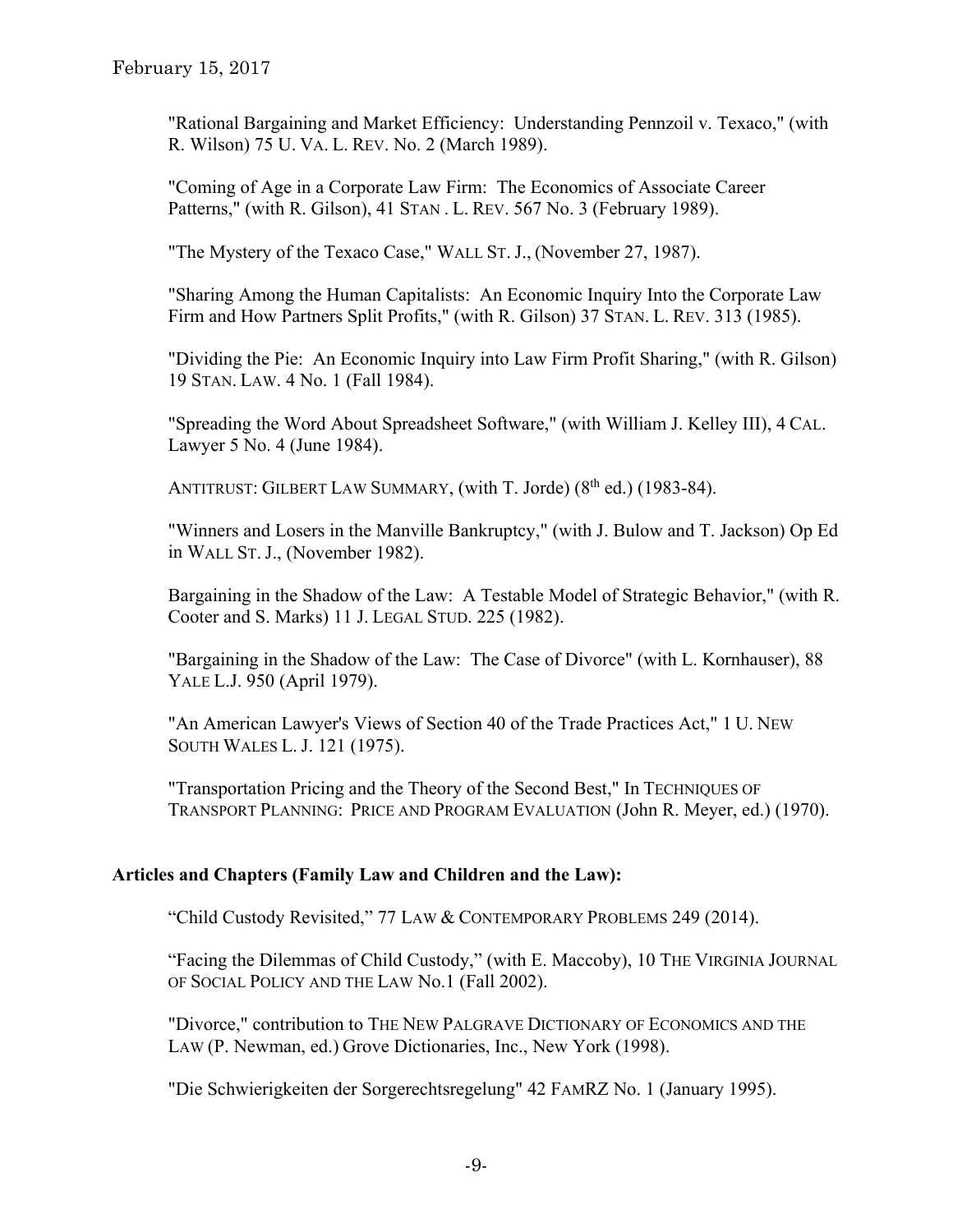"Private Ordering Revisited: What Custodial Arrangements Are Parents Negotiating?," (with E. Maccoby, C. Depner, and C. Albiston) in DIVORCE REFORM AT THE CROSSROADS (S. Sugarman & H. Kay, eds.) Yale University Press, New Haven (1990).

 "Enforcing Divorce Settlements: Evidence from Child Support Compliance and Award Modifications," (with H. Peters, L. Argys, E. Maccoby), 30 DEMOGRAPHY 719 No. 4 (November 1993).

 "Post-Divorce Roles of Mothers and Fathers in the Lives of Their Children," (with E. Maccoby, C. Buchanan, and S. Dornbusch), 7 J. FAM. PSYCHOL. 24 No. 1 (1993).

 "Puzzling over Children's Rights," (with S. Sugarman & J. Coons), B.Y.U. L. REV. 307 No. 1 (1991).

 "Does Joint Legal Custody Matter?," (with C. Albiston and E. Maccoby), 2 STAN. L. & POL'Y REV. 168 (Spring 1990).

 "The Guardianship of Phillip B.: Jay Spears' Achievement", 40 STAN. L. REV. 4 (April 1988).

 "Custody of Children Following Divorce," (with E. Maccoby and C. Depner), in IMPACT OF DIVORCE, SINGLE PARENTING, AND STEPPARENTING ON CHILDREN (M. Hetherignton  $\&$ J. Arasten, eds.) Lawrence Erlbaum Associates, Hillsdale, New Jersey (1988).

 "Children's Rights," 1 ENCYCLOPEDIA CONST. L. 246 L. Levy, K. Karst & D. Mahoney, eds.)(1986).

> "Juvenile Proceedings," Id. At 1090. "In Re Gault," Id. At 835 "Ginsberg v. New York," Id. At 846.

 "Child Advocacy: A Look at Test-Case Litigation," 20 STAN LAW. 15 No. 6 (Spring 1986).

 "Bellotti v. Baird: A Hard Case," in IN THE INTEREST OF CHILDREN: ADVOCACY, LAW REFORM & PUBLIC POLICY, W.H. Freeman & Co., New York (1985).

 "Divorce Bargaining: The Limits on Private Ordering," 18 U. MICH. J.L. REF. 1015 (Summer 1985), published as chapter in ALTERNATIVE METHODS OF RESOLVING FAMILY DISPUTES (J. Eekelaar & S. Katz, eds.) Butterworths (1984).

 "Two Puzzles," Symposium on Severely Handicapped Newborns, ARIZ. ST. L.J. 667 (1984).